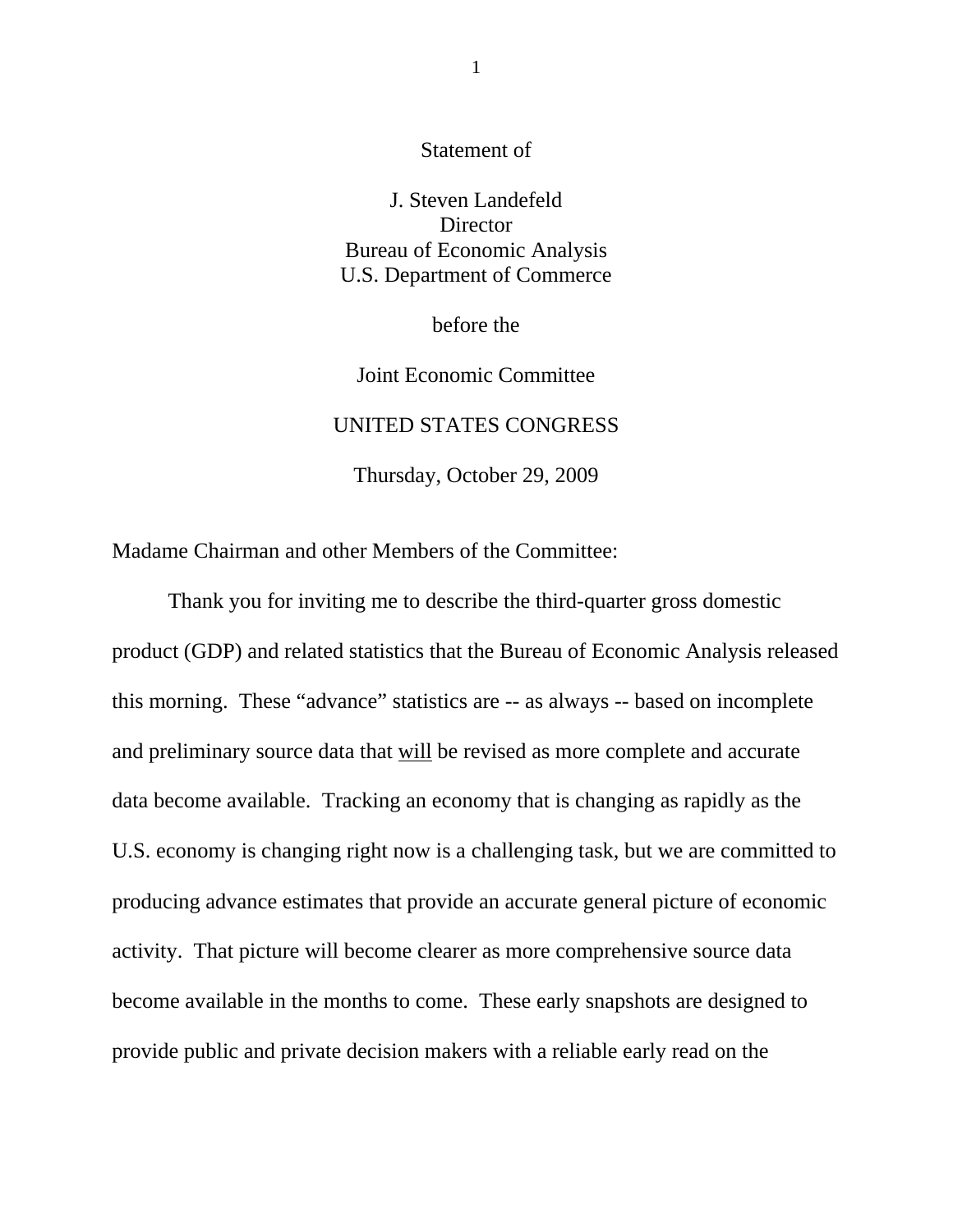evolving U.S. economy. Let me walk you through the details of today's release, and then I'll be happy to answer any questions that you may have.

The advance estimates that we released this morning show that in the third quarter of 2009, real GDP increased 3.5 percent at an annual rate. In the second quarter, the rate of decline in real GDP moderated, decreasing 0.7 percent, following a sharp 6.4 percent decrease in the first quarter. Real GDP declined in 5 out of the 6 quarters from the fourth quarter of 2007, which NBER determined was the start of this recession, to the second quarter of 2009.

As you know, GDP is comprised of many different components, and I would like to discuss highlights of the major components. In the third quarter, consumer spending, inventory investment by businesses, residential investment, exports, and government spending all rose. These increases were partly offset by a rise in imports.

The price index for gross domestic purchases, which is the broadest measure of inflation confronted by U.S. consumers, businesses, and government, increased 1.6 percent, following an increase of 0.5 percent in the second quarter. After falling for the first two quarters of the year, energy prices rose sharply in the third quarter. Excluding food and energy prices, the price index for gross domestic purchases increased 0.5 percent in the third quarter after increasing 0.8 percent in the second.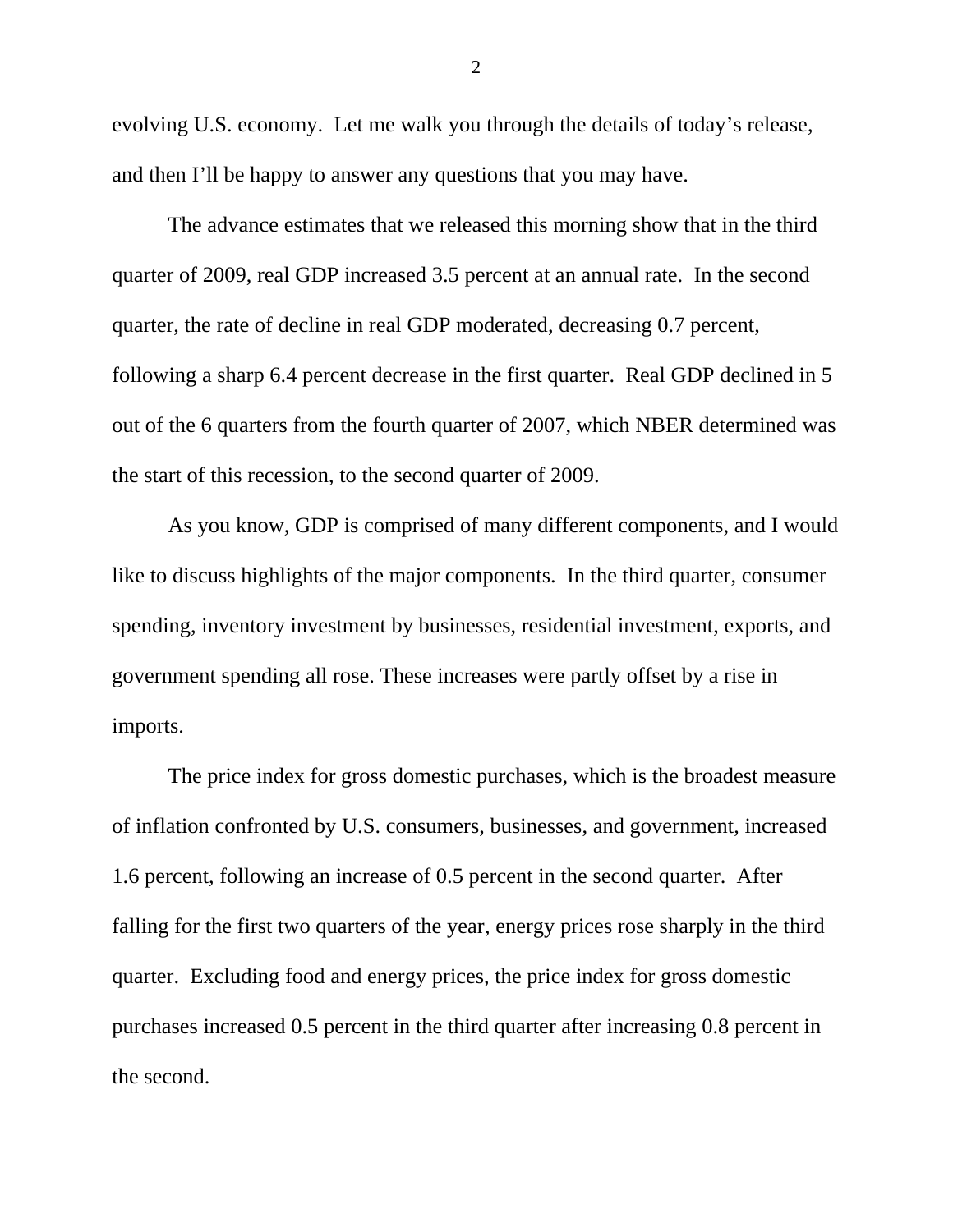Motor vehicles, which show up in all the components of GDP -- consumer spending on autos and trucks, business and government investment in autos and trucks, investment in inventories by motor vehicle manufacturers and dealers, and exports and imports – raised real GDP growth in the third quarter by 1.7 percentage points. Excluding the effects of motor vehicles, real GDP increased 1.9 percent in the third quarter after decreasing 0.9 percent in the second quarter.

Consumer spending, which accounts for over two-thirds of GDP, increased 3.4 percent in the third quarter, following a decrease of 0.9 percent in the second. Consumer spending on durable goods increased 22.3 percent. Motor vehicle purchases, spurred by "cash for clunkers" rebates in July and August, accounted for most of this increase, although, real spending on other durable goods, nondurable goods, and services also increased in the third quarter.

Residential construction rose by 23.4 percent in the third quarter, the first increase in 15 quarters. Prior to the third quarter increase, residential investment fell at an average annual rate of 20.9 percent since the fourth quarter of 2005.

Business nonresidential fixed investment -- investments in new plants, office buildings, equipment, and software -- fell 2.5 percent in the third quarter, compared with a decrease of 9.6 percent in the second. Business spending on durable equipment and software rose 1.1 percent in the third quarter after falling 4.9 and 36.4 percent in the second and first quarters of 2009, respectively. The rate

3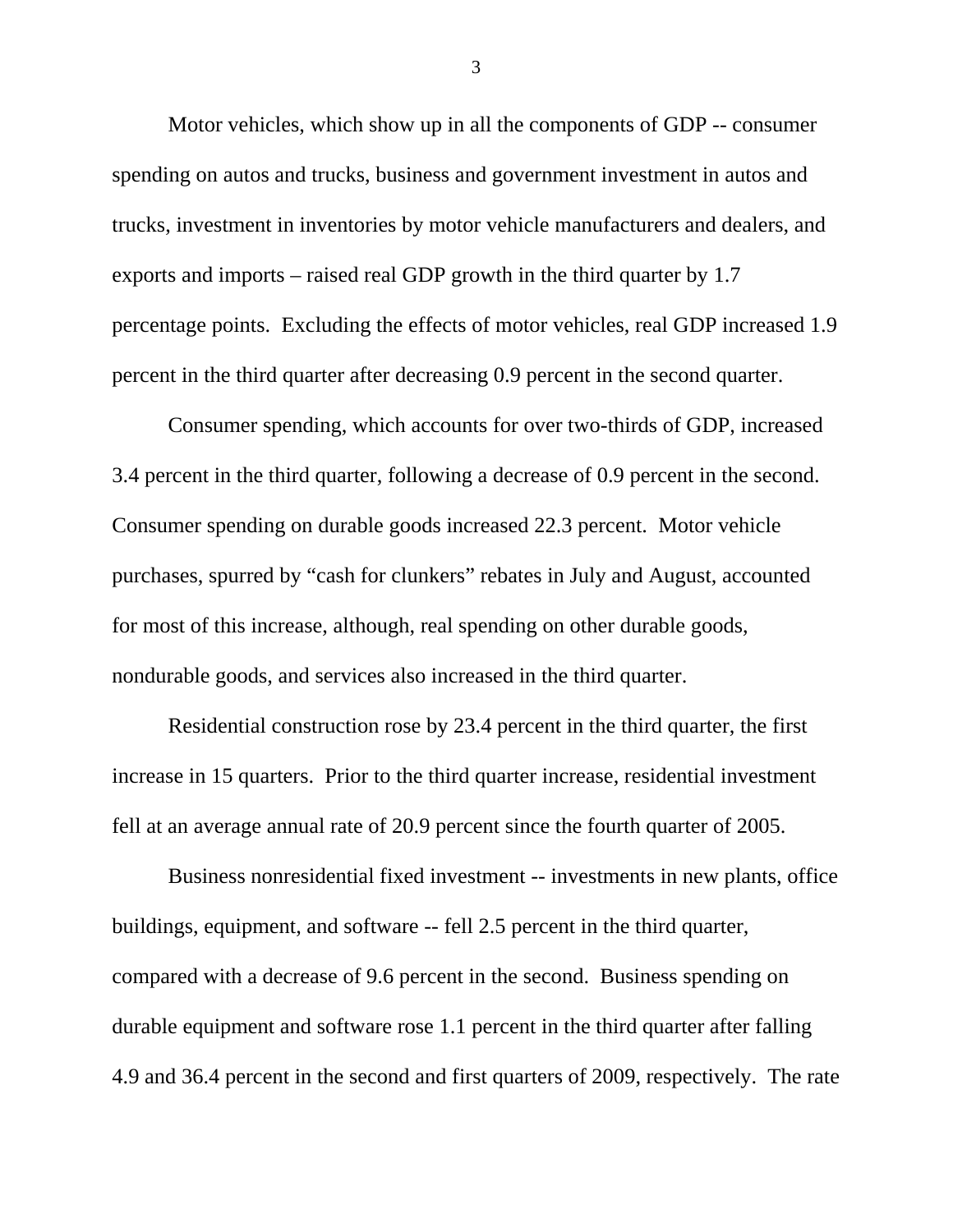of decline in investment in nonresidential structures decreased 9.0 percent after decreasing 17.3 and 43.6 percent in the second and first quarters, respectively.

Business inventory investment provided a positive contribution to the change in real GDP, as businesses drew down their inventories at a slower rate than they had in the second quarter. Therefore, more sales were of goods and services produced in the third quarter and less out of inventories. Inventories fell about \$131 billion in the third quarter, compared with a decrease of about \$160 billion in the second quarter and a decrease of about \$114 billion in the first.

Real exports of goods and services increased 14.7 percent in the third quarter, in contrast to a decrease of 4.1 percent in the second. This is the first increase in real exports in 5 quarters. Real imports of goods and services increased more than exports, rising 16.4 percent in the third quarter, in contrast to a decrease of 14.7 percent in the second.

Spending on goods and services by the federal government increased 7.9 percent in the third quarter, compared with an increase of 11.4 percent in the second. The slowdown in federal spending was accounted for by defense spending. Spending by state and local governments fell 1.1 percent in the third quarter, in contrast to an increase of 3.9 percent in the second quarter.

Turning to the American household, real disposable personal income, that is personal income less personal taxes adjusted for inflation, declined 3.4 percent in

4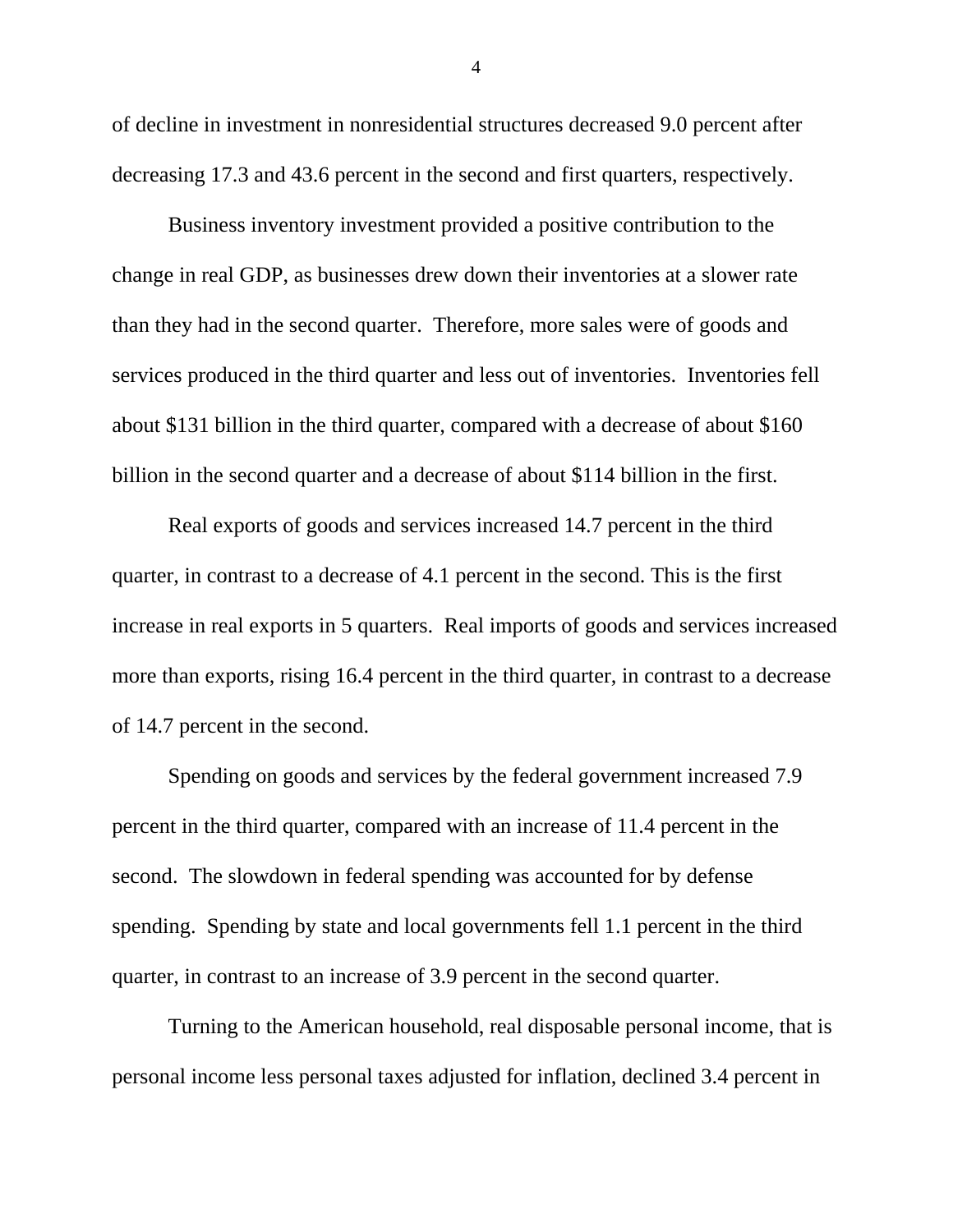the third quarter after increasing 3.8 percent in the second. The third-quarter decline reflected the pattern of tax reductions and government social benefits provided for by the American Recovery and Reinvestment Act (ARRA) of 2009, including the Making Work Pay Credit and the one-time payments of \$250 to recipients of social security and other benefits. Excluding these tax reductions and government social benefits from ARRA, real disposable personal income decreased 2.0 percent in the third quarter after decreasing 0.9 percent in the second. The third-quarter personal saving rate was 3.3 percent, compared with 4.9 percent in the second quarter and 3.7 percent in the first.

Since the second panel at this morning's hearing will address the effect of the ARRA, let me conclude by describing how it is reflected in GDP and the national accounts. BEA's national accounts include the effects of the federal outlays and tax cuts included in the ARRA. Because most of the outlays and tax reductions from ARRA during the last three quarters were in the form of grants to state and local governments, tax reductions for individuals and businesses, and one-time payments to retirees, their effects on GDP show up indirectly through the effects on GDP components such as consumer spending, residential investment, and state and local government spending. Thus, BEA's accounts do not directly identify the portion of GDP expenditures that is funded by ARRA. During each of the second and third quarters, the Making Work Pay Credit lowered personal taxes

5